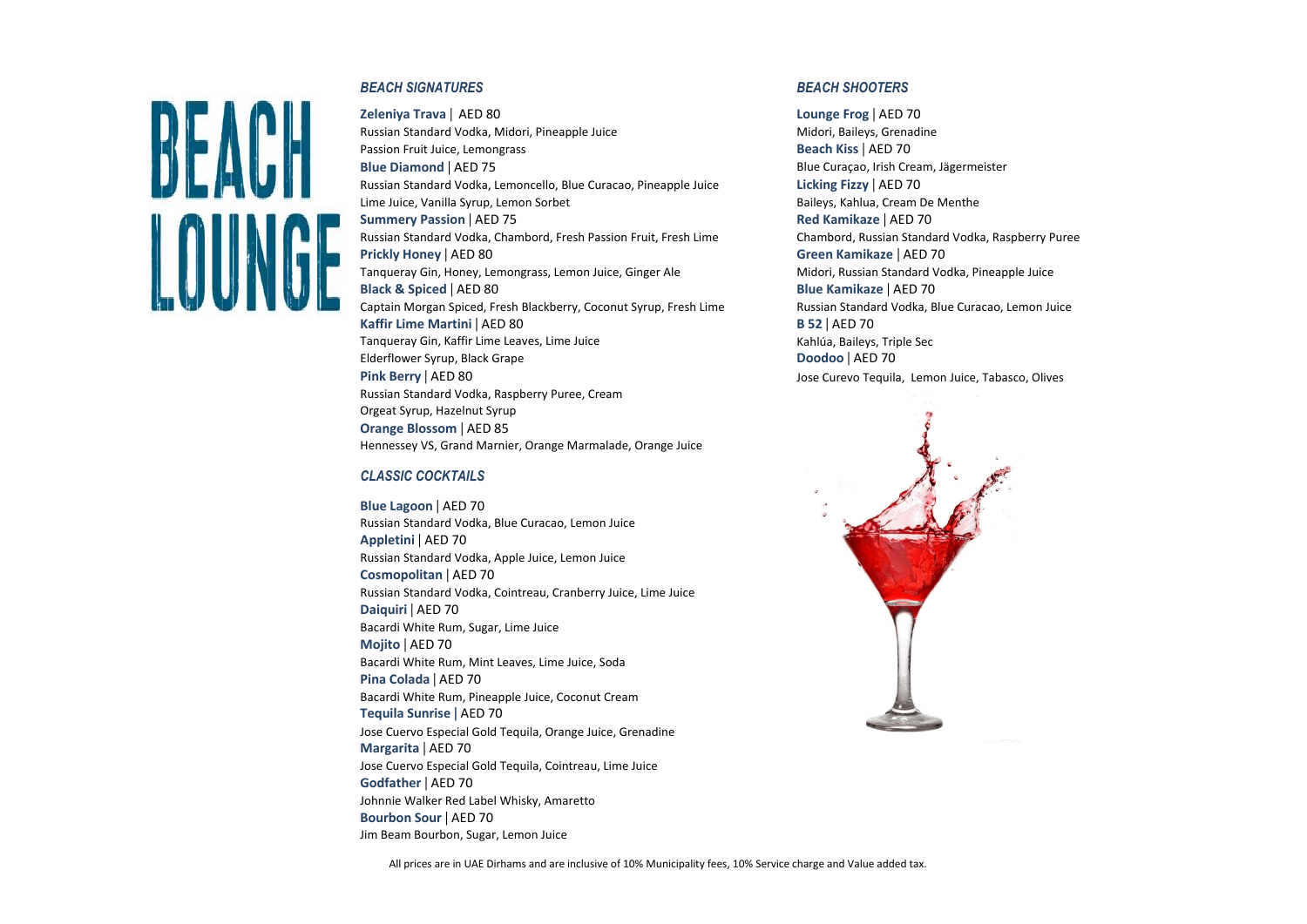| BEACH  |  |  |
|--------|--|--|
| LOUNGE |  |  |

| <b>CHAMPAGNE &amp; SPARKLING</b> | <b>GLASS 150 ML</b> | <b>BOTTLE</b> |
|----------------------------------|---------------------|---------------|
| Veuve Clicquot Yellow Label      | 160                 | 795           |
| Veuve Clicquot, Rosé             | 185                 | 895           |
| NV Gancia Prosecco               | 75                  | 360           |
| NV Lanson White Label            |                     | 830           |
| NV Lanson Black Label            |                     | 1050          |
| NV Lanson Rosé                   |                     | 1395          |
| NV Laurent Perrier, Brut         |                     | 995           |
|                                  |                     |               |

| <b>WHITE WINES</b>                                          | <b>GLASS 150 ML</b> | <b>BOTTLE</b> |
|-------------------------------------------------------------|---------------------|---------------|
| Domaine de La Baume Les Vignes de Madame Chardonnay, France | 65                  | 310           |
| Bex Riesling, Germany                                       | 65                  | 310           |
| Ca' Montini Pinot Grigio, Veneto, Italy                     | 75                  | 340           |
| Dog Point Sauvignon Blanc, Marlborough, New Zealand         |                     | 495           |
| Pascal Jolivet Blanc Sancerre Loire, France                 |                     | 665           |

| <b>RED WINES</b>                        | <b>GLASS 150 ML</b> | <b>BOTTLE</b> |
|-----------------------------------------|---------------------|---------------|
| La Reverance Merlot Vin De Pays, France | 65                  | 310           |
| Two Tracks Pinot Noir, New Zealand      | 70                  | 345           |
| Kaiken Ultra Malbec, Mendoza, Argentina | 90                  | 395           |
| Mouton Cadet Reserve, France            |                     | 365           |
| Sandalford Shiraz, Margaret River       |                     | 625           |

| <b>ROSÉ WINES</b>                                                               | <b>GLASS 150 ML</b> | <b>BOTTLE</b> |
|---------------------------------------------------------------------------------|---------------------|---------------|
| Serra Lori Rose, 'Argiolas', Sardinia, Italy                                    | 75                  | 350           |
| Henri Fabre Chateau de L'Aumerade Cru Classe Cuvee Marie Christine Rose, France | 90                  | 370           |
| Domaines Ott Cotes de Provence by Ott Rose, France                              |                     | 735           |
| Château d'Esclans Cotes de Provence Whispering Angel Rose, France               |                     | 475           |
| Montes Cherub Shiraz Rose, Colchagua Valley, Chile                              |                     | 395           |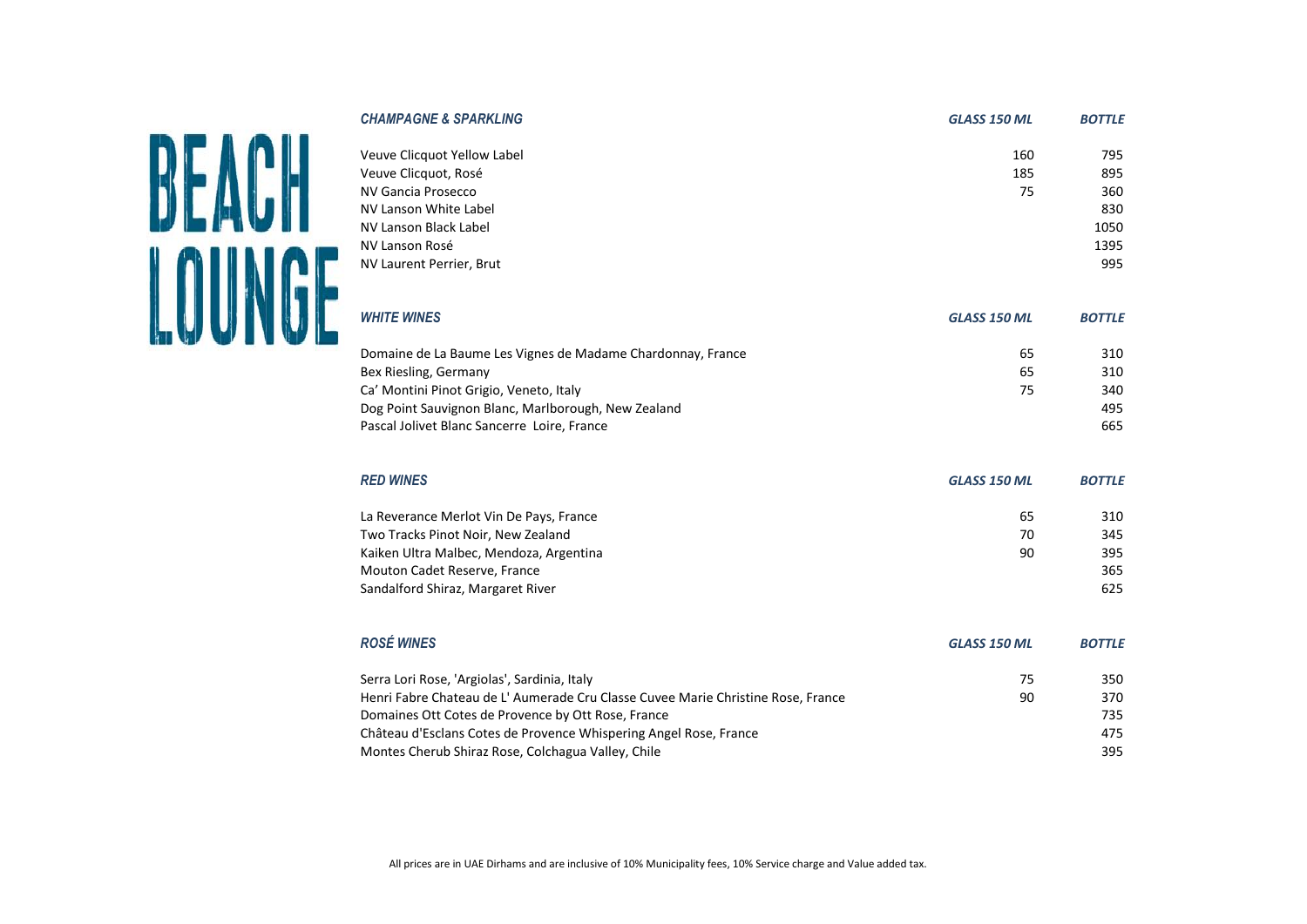# BEACH LOUNGF

## *BOTTLED BEER 330 ML TEQUILA 30 ML*

Peroni, Italy | AED 48 Extra Anejo | AED 95 Stella Artois, Belgium | AED 48 Don Julio Anejo | AED 100

Magners, Irish | AED 55 *RUM 30 ML* 

Stella Artois, Belgium | AED 50 Bacardi 8 Anos | AED 80 Stella Artois Cider, Belgium | AED 55 Ron Zacapa XO | AED 155 Peroni, Italy| AED 55

## *HALF PINT*

Stella Artois, Belgium | AED 35 Hennessy V.S | AED 55 Stella Artois Cider, Belgium | AED 35 Hennessy V.S.O.P | AED 70 Peroni, Italy| AED 40 **Hennessy X.O** | AED 170

Russian Standard Platinum | AED 55 Remy Martin Louis XIII | AED 2295 Zubrowka Bison Grass | AED 52 Courvoiser | AED 55 Ketel One | AED 70 Ciroc | AED 70 Belvedere | AED 70 Grey Goose | AED 70 Beluga Noble | AED 85 Beluga Gold | AED 190

## *GIN 30 ML*

Bombay Sapphire | AED 55 Tanqueray | AED 55 Tanqueray Ten | AED 80 Gordon's | AED 52 Plymouth | AED 55 Beefeater | AED 55 Hendrick's | AED 70

Budweiser, USA | AED 48 Jose Cuervo Especial Reposado | AED 55 Corona, Mexico | AED 45 Jose Cuervo Especial Silver | AED 55 Heineken, Holland | AED 48 Jose Cuervo 'Reserva De La Familia' Patron Anejo | AED 100 **BOTTLED CIDER 330 ML BOTTLED CIDER 330 ML** 

**DRAUGHT BEER** Bacardi Superior | AED 55 Bacardi Black | AED 60 **PINT** Bacardi Gold | AED 55

## *COGNAC 30 ML*

Hennessy Paradis | AED 370 **VODKA 30ML VODKA 30ML Remy Martin V.S.O.P** | AED 70 Remy Martin X.O | AED 170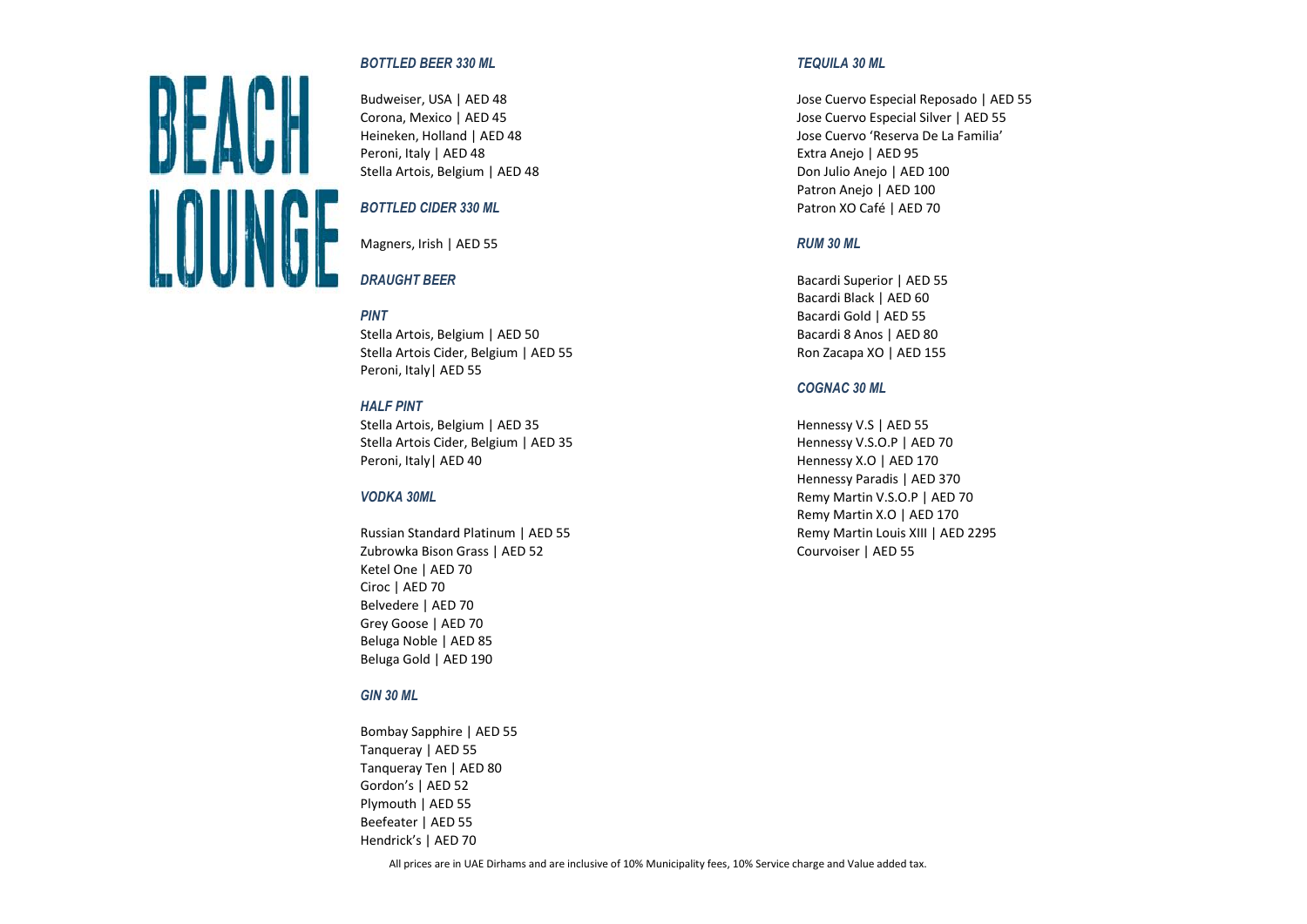# BEACH **I NING**

Laphroaig 10 years, Isle of Islay | AED 70 **Lemon Cooler** | AED 45

Glenfiddich 12 years | AED 70 **Mintylicious** | AED 45 The Macallan 12 years Fine Oak | AED 95 **Passion Fashion** | AED 45 The Macallan 18 years Fine Oak | AED 190 Passion Fruit Juice, Sugar Syrup The Macallan 25 years Fine Oak | AED 345 Lemon Juice, 7-up

Glenmorangie 10 years, North Highlands | AED 70 **Thirst Quencher** | AED 45 Glenkinchie 10 years, Lowlands | AED 70 Mango Juice, Passion Fruit Juice Dalmore 12 years, North Highlands | AED 70 Banana, Pineapple, Soda

## *BLENDED SCOTCH 30 ML* **FRESH JUICES** | AED 40

The Famous Grouse | AED 55 **Orange, Pineapple, Apple, Mango** Ballantine's 12 years | AED 55 Carrot, Watermelon, Grapefruit Chivas Regal 12 years | AED 70 Chivas Regal 18 years | AED 130 **SOFT DRINKS** | AED 25 Chivas Regal 25 years | AED 345 Chivas Regal Royal Salute 21 years | AED 170 Pepsi, Diet Pepsi, 7-up, Diet 7-up Cutty Sarth 25 years | AED 170 Ginger Ale, Bitter Lemon Johnnie Walker Black Label | AED 70 Johnnie Walker Double Black | AED 70 **ENERGY DRINKS** | AED 40 Johnnie Walker Platinum | AED 155 Johnie Walker Blue Label | AED 190 Red Bull, Red Bull, Red Bull Sugar Free

## **IRISH WHISKEY 30 ML**

Jameson | AED 55 Bushmills | AED 70 San Pellegrino 25 San Pellegrino 25 San Pellegrino 25 San Pellegrino 25 San Pellegrino 25 S

## *NORTH AMERICAN WHISKEY 30 ML*

Jim Beam, Kentucky | AED 55 Canadian Club, Canada| AED 55 Jack Daniel's Old No, 7, Tennessee | AED 70 Gentleman Jack, Tennessee | AED 60

## *SINGLE MALT BEACH MOCKTAILS*

*ISLAY 30 ML* **Athlete Reviver** | AED 45 Ardbeg 10 years, Isle of Islay | AED 70 Banana, Pineapple Juice, Coconut Cream, Lemon Cooler Bowmore 12 years, Isle of Islay | AED 70 Fresh Lemon Juice, Lime, Sugar Syrup, Bitter Lemon **Live with Passion** | AED 45 *SPEYSIDE 30 ML* Passion Fruit Purée, Ginger Ale, Lemongrass, Lime Glenfiddich 18 years | AED 100 Celery, Mint, Passion Fruit, Pineapple Juice **Pick Me Up |** AED 45 **OTHER MALTS 30 ML OTHER MALTS 30 ML OUTHER MALTS** 30 ML Soda Water, Grenadine

| <b>NATER</b>   | <b>Small</b> | Large |
|----------------|--------------|-------|
| Agua Panna     | 25           | 35    |
| San Pellegrino | 25           | 35    |